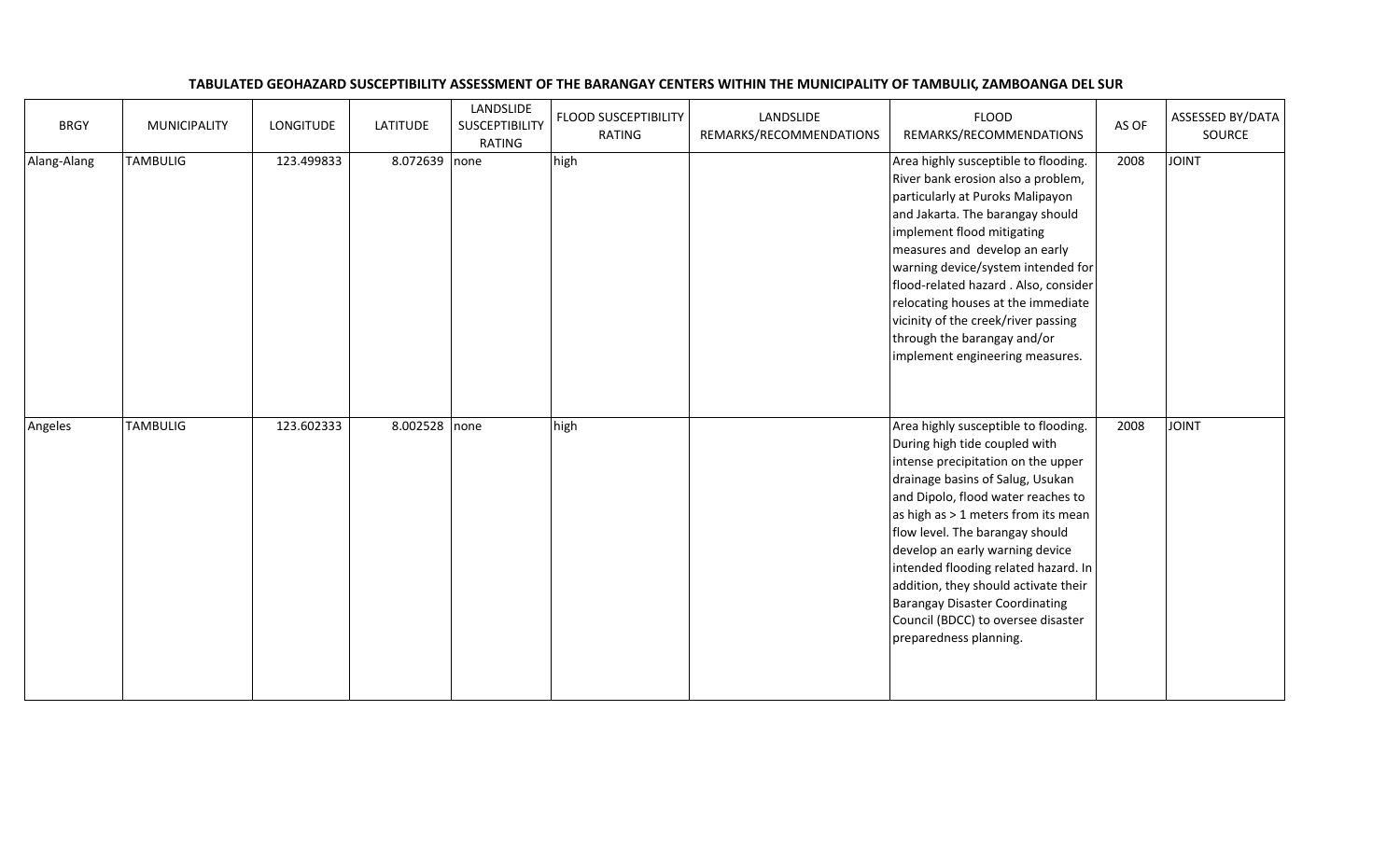| Balucot              | <b>TAMBULIG</b> | 123.550194 | 8.062722 none |                   | moderate                              |                                                                                                                                                 | The surrounding rice fields are<br>affected by flooding (depth<1m).<br>The barangay should implement<br>flood mitigating measures and<br>develop an early warning<br>device/system intended for flood-<br>related hazard. Observe for rapid<br>increase in creek/river water levels.                                                                                                                                                                                 | 2008 | <b>JOINT</b> |
|----------------------|-----------------|------------|---------------|-------------------|---------------------------------------|-------------------------------------------------------------------------------------------------------------------------------------------------|----------------------------------------------------------------------------------------------------------------------------------------------------------------------------------------------------------------------------------------------------------------------------------------------------------------------------------------------------------------------------------------------------------------------------------------------------------------------|------|--------------|
| Bag-ong<br>Kauswagan | <b>TAMBULIG</b> | 123.528071 |               | 8.145953 moderate | (flashflood within<br>creeks/gullies) | none (brgy. proper; top Observe for and/or monitor for<br>ridge; low to moderate presence of mass movement (e.g.<br>landslides, tension cracks) | Address and/or improve storm<br>water drainage system; Observe for<br>increase in floodwater. Activate<br>BDCC.                                                                                                                                                                                                                                                                                                                                                      |      |              |
| Bag-ong<br>Tabogon   | <b>TAMBULIG</b> | 123.549167 | 8.125528 low  |                   | none                                  | Observe for presence of mass<br>movement (e.g. landslides, tension<br>cracks)                                                                   |                                                                                                                                                                                                                                                                                                                                                                                                                                                                      | 2008 | <b>JOINT</b> |
| Balugo               | <b>TAMBULIG</b> | 123.522361 | 8.028194 none |                   | high                                  |                                                                                                                                                 | Area highly susceptible to flooding,<br>with floodwaters emanating mainly<br>from the Dipolo River. River bank<br>erosion also a problem. The<br>barangay should implement flood<br>mitigating measures and develop<br>an early warning device/system<br>intended for flood-related hazard.<br>Also, consider relocating houses<br>located at the immediate vicinity of<br>the creek/river passing through the<br>barangay and/or implement<br>engineering measures. | 2008 | JOINT        |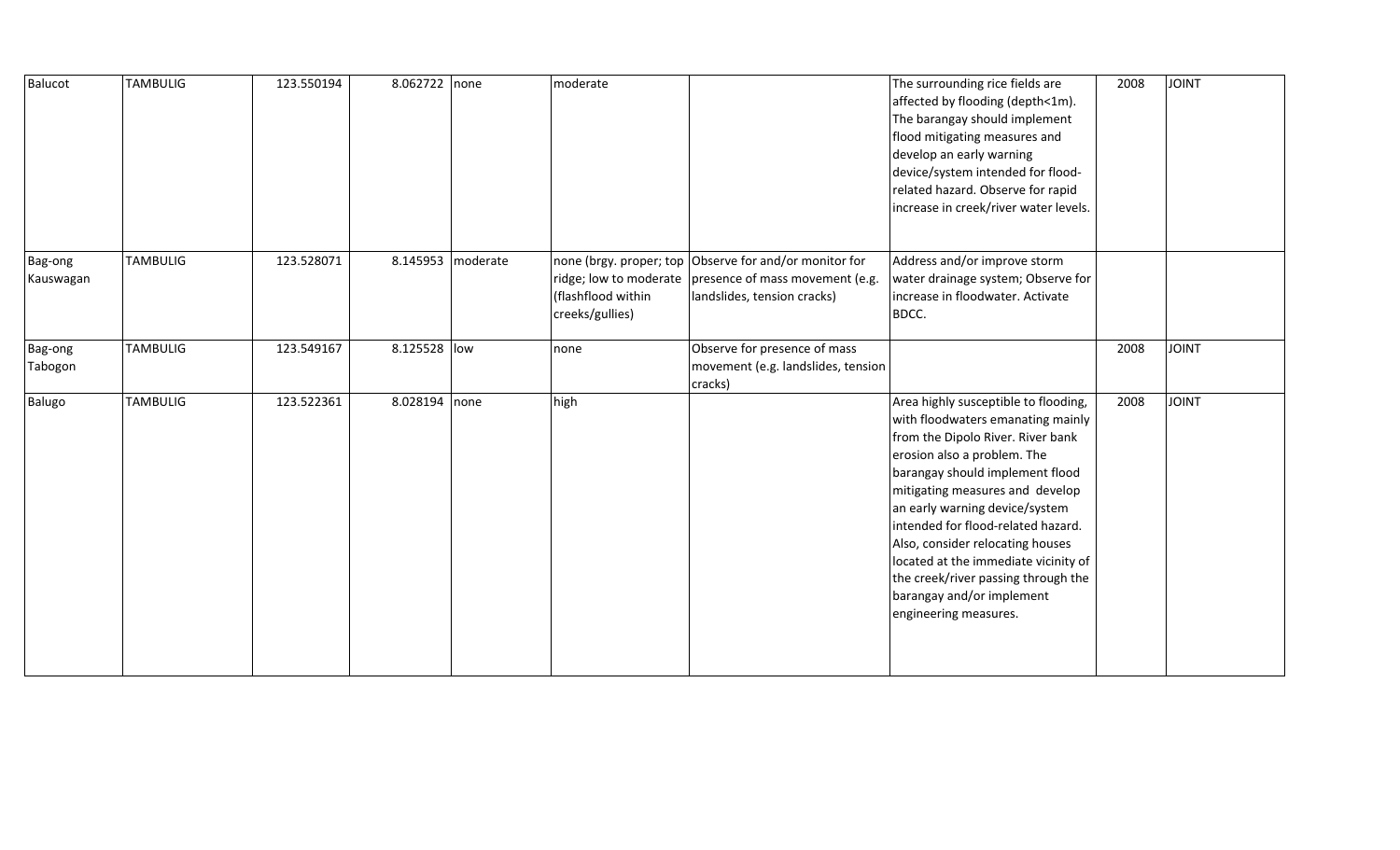| Cabgan    | <b>TAMBULIG</b> | 123.659528 | 7.997500 none |          | high                                  |                                                                                                                                                 | Area highly susceptible to flooding.<br>During high tide coupled with<br>intense precipitation on the upper<br>drainage basins of Salug, Usukan<br>and Dipolo, flood water reaches to<br>as high as > 1 meters from its mean<br>flow level. The barangay should<br>develop an early warning device<br>intended flooding related hazard. In<br>addition, they should activate their<br><b>Barangay Disaster Coordinating</b><br>Council (BDCC) to oversee disaster<br>preparedness planning. | 2008 | <b>JOINT</b> |
|-----------|-----------------|------------|---------------|----------|---------------------------------------|-------------------------------------------------------------------------------------------------------------------------------------------------|---------------------------------------------------------------------------------------------------------------------------------------------------------------------------------------------------------------------------------------------------------------------------------------------------------------------------------------------------------------------------------------------------------------------------------------------------------------------------------------------|------|--------------|
| Calolot   | <b>TAMBULIG</b> | 123.539417 | 8.070667      |          | high                                  | Observe for presence of mass<br>cracks)                                                                                                         | Households located along the<br>movement (e.g. landslides, tension riverbanks are affected by flooding<br>(depth usu>1m) where floodwaters<br>emanate from Usugan River. The<br>barangay officials should monitor<br>water level of the river during heavy<br>rains and implement flood<br>mitigating measures                                                                                                                                                                              | 2008 | <b>JOINT</b> |
| Dimalinao | <b>TAMBULIG</b> | 123.547528 | 8.148887      | moderate | (flashflood within<br>creeks/gullies) | none (brgy. proper; top Observe for and/or monitor for<br>ridge; low to moderate presence of mass movement (e.g.<br>landslides, tension cracks) | Address and/or improve storm<br>water drainage system; Observe for<br>increase in floodwater. Activate<br>BDCC.                                                                                                                                                                                                                                                                                                                                                                             |      |              |
| Gabunon   | <b>TAMBULIG</b> | 123.519500 | 8.081861 low  |          | none                                  | Observe for presence of mass<br>movement (e.g. landslides, tension<br>cracks)                                                                   |                                                                                                                                                                                                                                                                                                                                                                                                                                                                                             | 2008 | <b>JOINT</b> |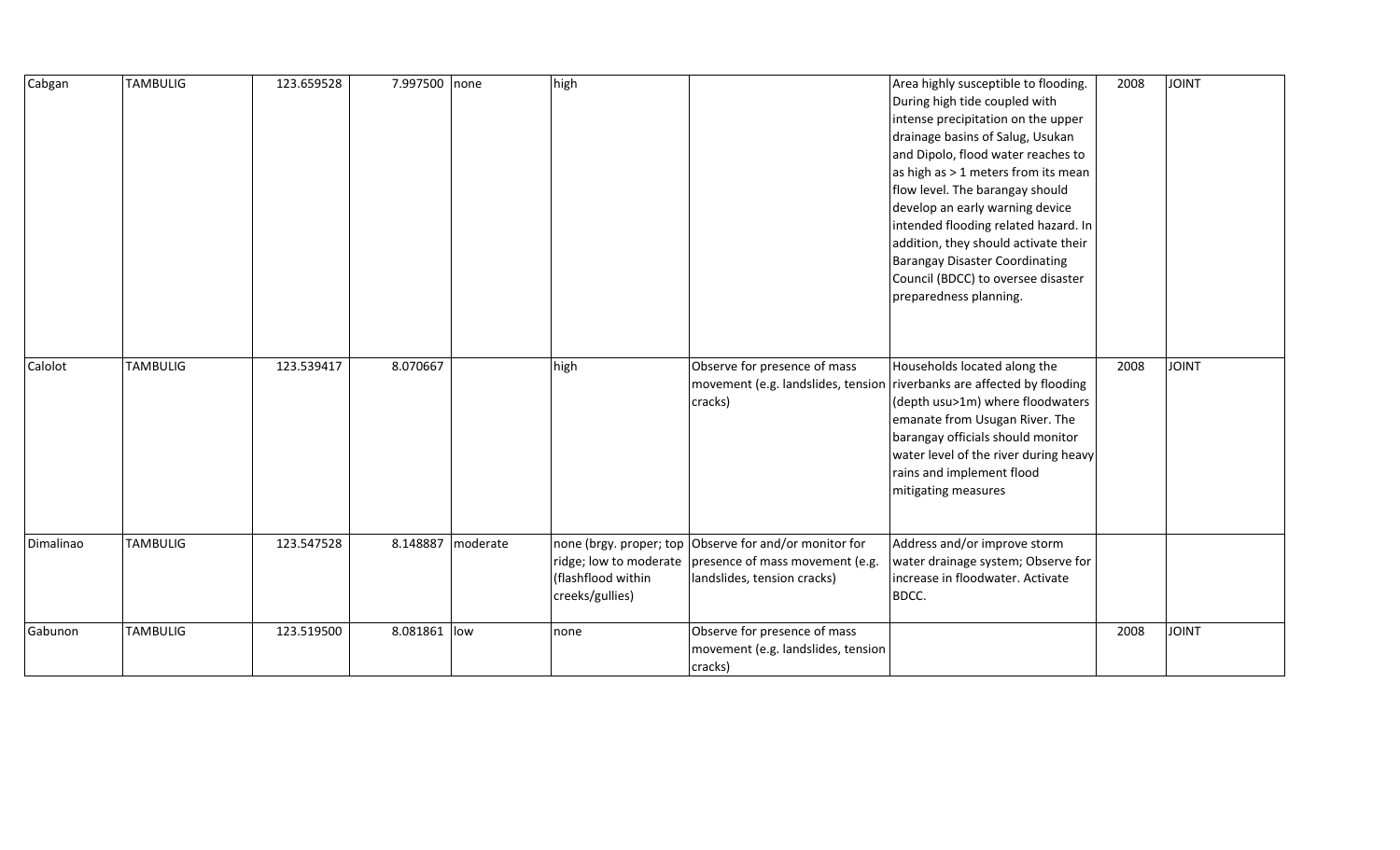| <b>Happy Valley</b> | TAMBULIG | 123.530917 | 8.067444 none |      | none (brgy. center);<br>high (Purok 6) |                                                                               | Barangay proper is not flood prone.<br>However, Purok 6 experiences<br>serious flooding (flood depth >1 m),<br>with floodwaters mainly coming<br>from Osugan River. Implement<br>flood mitigating measures,<br>particularly at Purok 6; Identify<br>evacuation and/or relocation site. | 2008 | <b>JOINT</b> |
|---------------------|----------|------------|---------------|------|----------------------------------------|-------------------------------------------------------------------------------|----------------------------------------------------------------------------------------------------------------------------------------------------------------------------------------------------------------------------------------------------------------------------------------|------|--------------|
| Kapalaran           | TAMBULIG | 123.538250 | 8.015167      | none | high                                   |                                                                               | Area highly susceptible to flooding.<br>The barangay should implement<br>flood mitigating measures and<br>develop an early warning<br>device/system intended for flood-<br>related hazard.                                                                                             | 2008 | <b>JOINT</b> |
| Libato              | TAMBULIG | 123.526611 | 8.108389 low  |      | none                                   | Observe for presence of mass<br>movement (e.g. landslides, tension<br>cracks) |                                                                                                                                                                                                                                                                                        | 2008 | <b>JOINT</b> |
| Limamawan           | TAMBULIG | 123.557083 | 8.092250 low  |      | none                                   | Observe for presence of mass<br>movement (e.g. landslides, tension<br>cracks) |                                                                                                                                                                                                                                                                                        | 2008 | <b>JOINT</b> |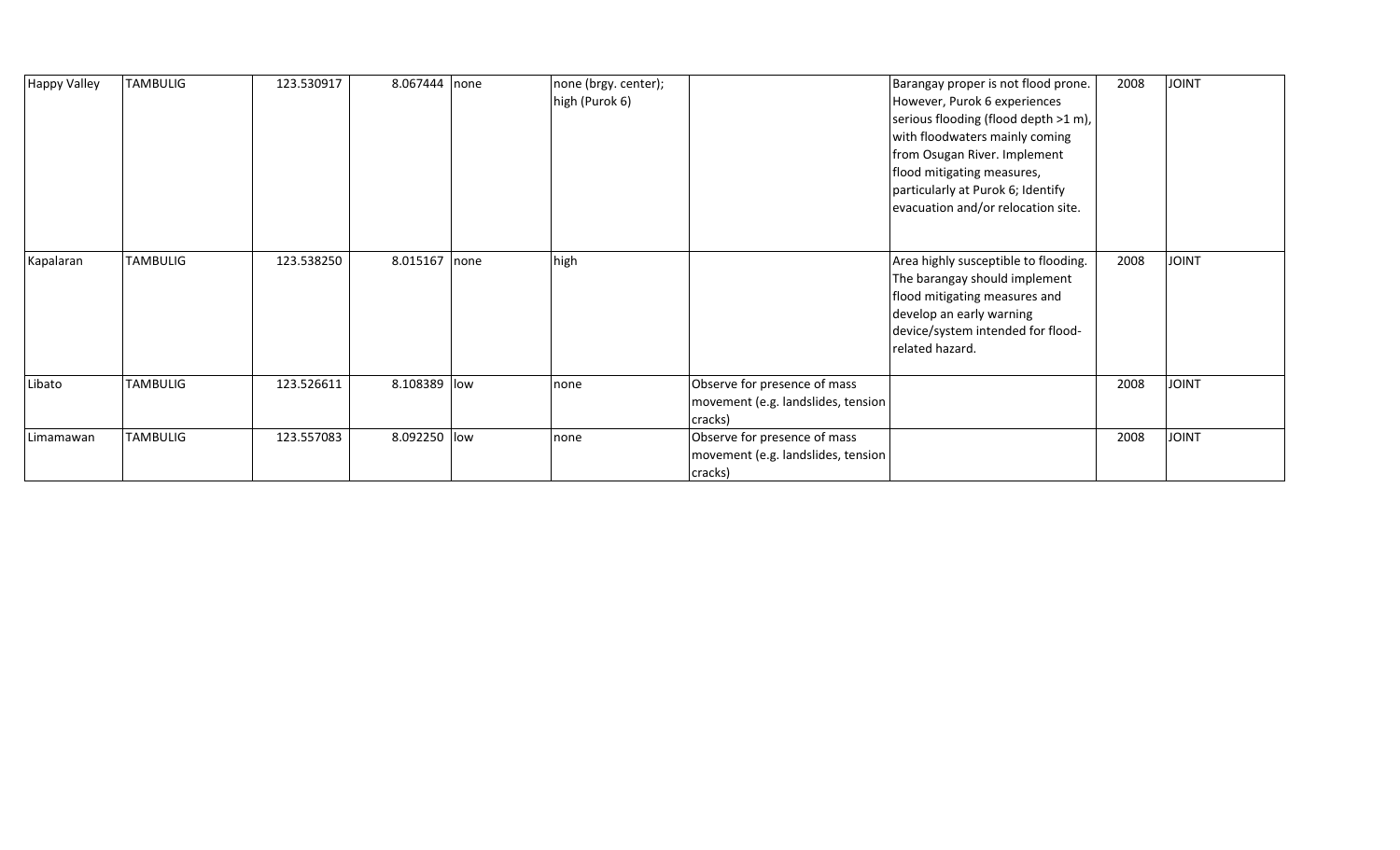| Lower Liason           | <b>TAMBULIG</b> | 123.516889 | 8.125917   moderate |                                                                     | low              | Observe for presence of mass<br>movement (e.g. landslides, tension usually low.<br>cracks). Develop an early warning<br>device/system intended for<br>landslide and earthquake related<br>hazard. Identify evacuation site.<br>Observe for rapid<br>increase/decrease in creek/river<br>water levels, possibly accompanied<br>by increased turbidity (soil<br>content). Observe for saturated<br>ground or seeps in areas that are<br>not typically wet. Observe for<br>sunken or displaced road surfaces. | Flooding rarely occurs. Flood depth                                                                                                                                                                                                                                                                                  | 2008 | <b>TAIOL</b>  |
|------------------------|-----------------|------------|---------------------|---------------------------------------------------------------------|------------------|------------------------------------------------------------------------------------------------------------------------------------------------------------------------------------------------------------------------------------------------------------------------------------------------------------------------------------------------------------------------------------------------------------------------------------------------------------------------------------------------------------|----------------------------------------------------------------------------------------------------------------------------------------------------------------------------------------------------------------------------------------------------------------------------------------------------------------------|------|---------------|
| Lower Lodiong<br>(Pob) | <b>TAMBULIG</b> | 123.531528 |                     | 8.072750 Low-barangay<br>center; High-<br>Purok 1, land-<br>bridge; | moderate         | Observe for presence of mass<br>movement (e.g. landslides, tension rice fields are affected by flooding<br>cracks); Collapse was triggered by<br>heavy rains due to poor<br>engineering design; Observe and<br>monitor the temporary land-<br>bridge during heavy rain and give<br>warning/advisory to the residents.                                                                                                                                                                                      | Barangay hall and the surrounding<br>(depth<1m). The barangay should<br>implement flood mitigating<br>measures and develop an early<br>warning device/system intended for<br>flood-related hazard. Observe for<br>rapid increase in creek/river water<br>levels.                                                     | 2008 | <b>TINIOL</b> |
| Lower Tiparak          | <b>TAMBULIG</b> | 123.522194 | 8.047167 none       |                                                                     | moderate to high |                                                                                                                                                                                                                                                                                                                                                                                                                                                                                                            | Barangay proper is affected by<br>flooding, although with flood depth<br>usually of <1 m. Puroks Nangka and<br>Santol, however experience flood<br>with depth >1m. The barangay<br>should implement flood mitigating<br>measures and develop an early<br>warning device/system intended for<br>flood-related hazard. | 2008 | <b>TINIOL</b> |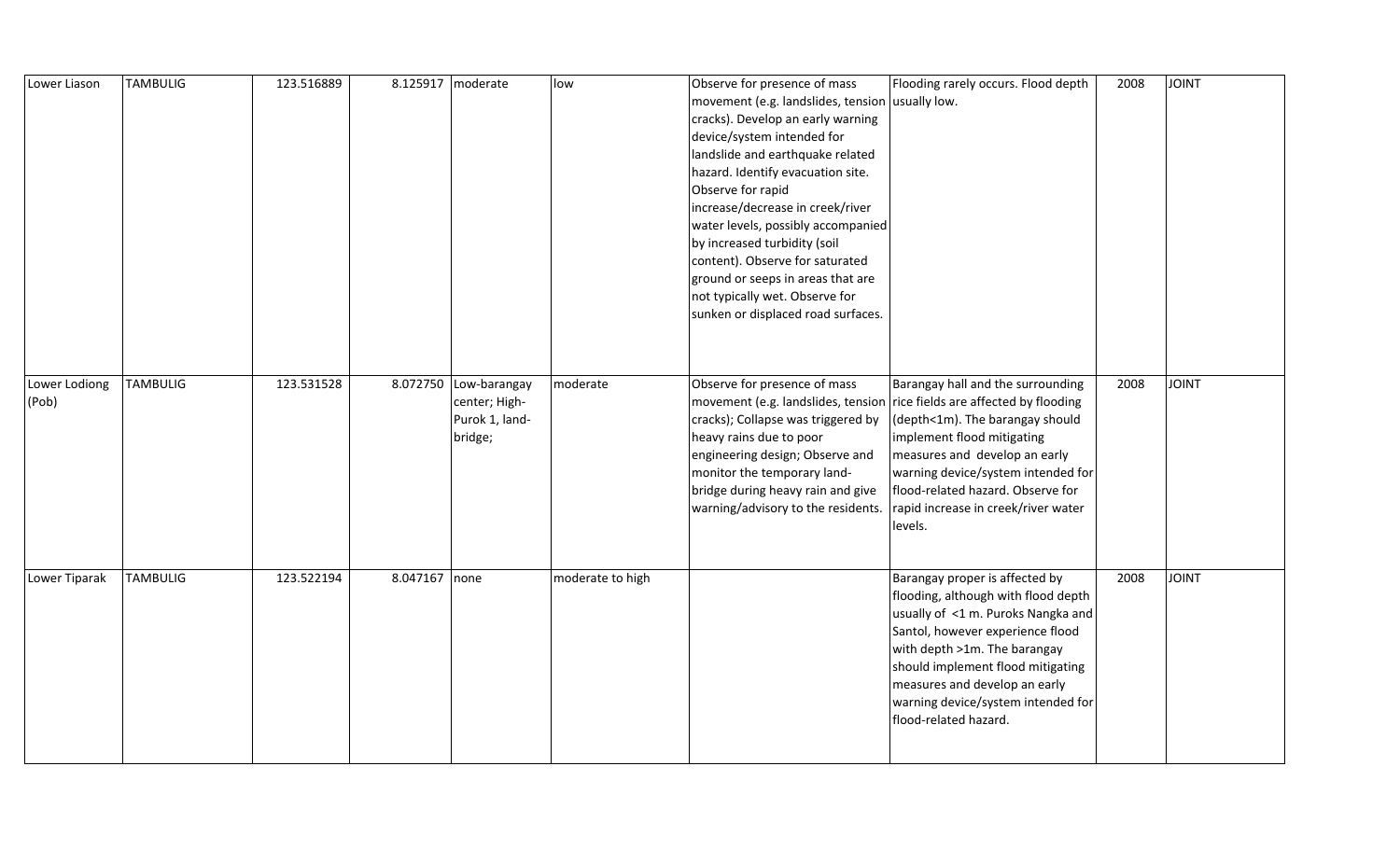| Lower Usogan | <b>TAMBULIG</b> | 123.552139 | 8.039556 none |                     | high                                  |                                                                                                                                                   | Almost all areas within the<br>barangay are affected seasonally by<br>flooding. This event is particularly<br>high (flood depth>1 m) for Puroks<br>2, 3, 4 and 6. Floodwaters mainly<br>emanate from the Osugan River.<br>The barangay should implement<br>flood mitigating measures and<br>develop an early warning<br>device/system intended for flood-<br>related hazard prevention. | 2008 | JOINT        |
|--------------|-----------------|------------|---------------|---------------------|---------------------------------------|---------------------------------------------------------------------------------------------------------------------------------------------------|-----------------------------------------------------------------------------------------------------------------------------------------------------------------------------------------------------------------------------------------------------------------------------------------------------------------------------------------------------------------------------------------|------|--------------|
| Maya-Maya    | <b>TAMBULIG</b> | 123.532953 |               | 8.158043 moderate   | (flashflood within<br>creeks/gullies) | none (brgy. proper; top Observe for and/or monitor for<br>ridge; low to moderate   presence of mass movement (e.g.<br>landslides, tension cracks) | Address and/or improve storm<br>water drainage system; Observe for<br>increase in floodwater. Activate<br>BDCC.                                                                                                                                                                                                                                                                         |      |              |
| New Village  | <b>TAMBULIG</b> | 123.536917 | 8.064194      | none                | high                                  |                                                                                                                                                   | Puroks 3 and 6 experience serious<br>flooding. River bank erosiojn also a<br>problem. The barangay should<br>implement flood mitigating<br>measures and develop an early<br>warning device/system intended for<br>flood-related hazard prevention.                                                                                                                                      | 2008 | <b>JOINT</b> |
| Pelocoban    | <b>TAMBULIG</b> | 123.514892 |               | 8.135013   moderate | (flashflood within<br>creeks/gullies) | none (brgy. proper; top Observe for and/or monitor for<br>ridge; low to moderate   presence of mass movement (e.g.<br>landslides, tension cracks) | Address and/or improve storm<br>water drainage system; Observe for<br>increase in floodwater. Activate<br>BDCC.                                                                                                                                                                                                                                                                         |      |              |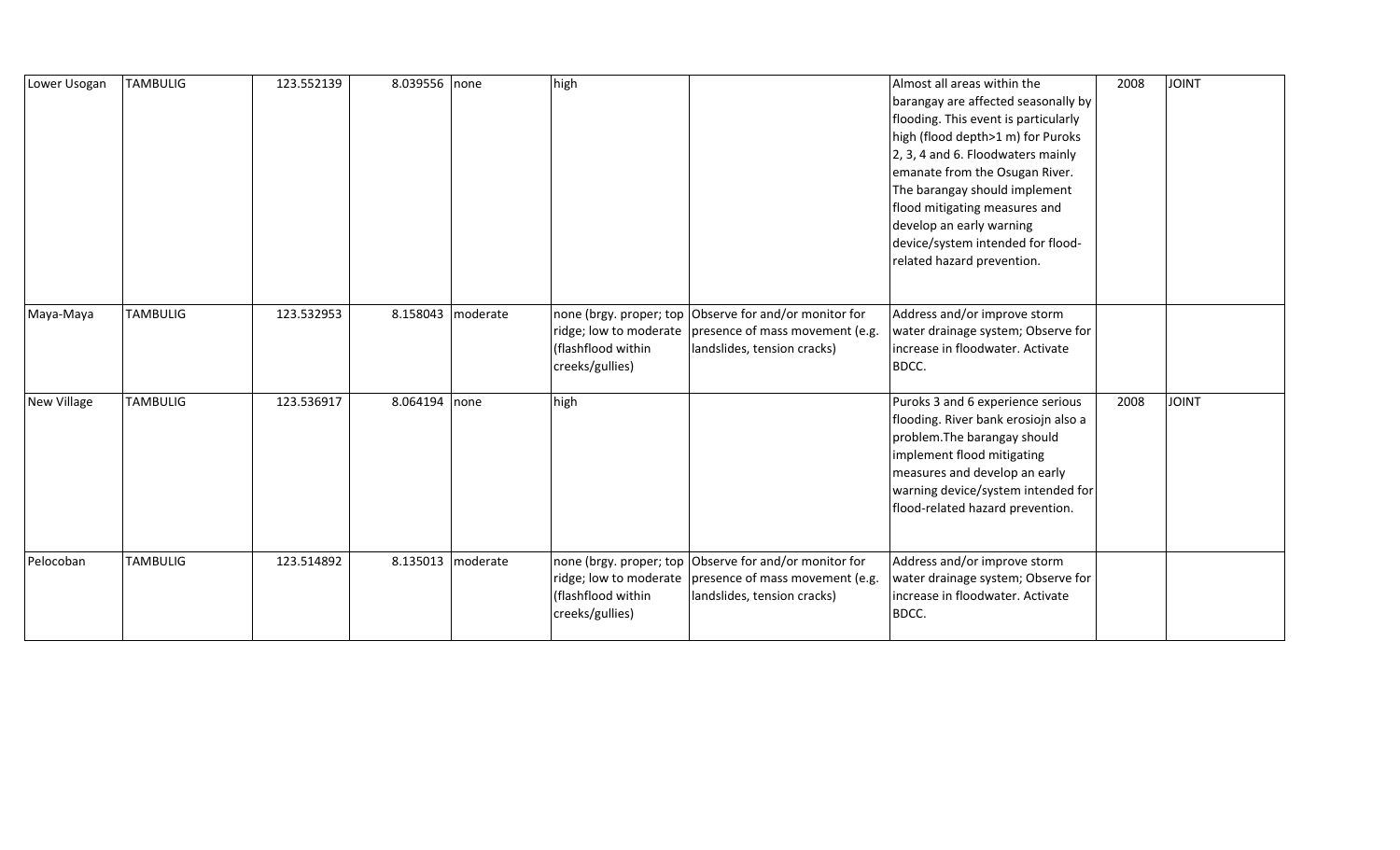| Riverside (Pob) | <b>TAMBULIG</b> | 123.537333 |               | 8.071833 High (including<br>Purok Nangka) | high     | Monitor progress of mass<br>cracks); Observe for presence of<br>mass movement (e.g. landslides,<br>tension cracks). Develop an early<br>warning device/ system intended<br>for landslide-related hazard<br>prevention. Identify evacuation<br>site. Identify relocation site for<br>residents of Purok Nangka.<br>Monitor the steep slopes in Purok<br>Nangka and provide necessary<br>warning advisory to the residents. | Households located along the<br>movement (e.g. landslides, tension riverbanks are affected by flooding<br>(depth usu>1m) where floodwaters<br>emanate from Usugan River. The<br>barangay officials should monitor<br>water level of the river during heavy<br>rains and implement flood<br>mitigating measures | 2008 | <b>TVIOL</b> |
|-----------------|-----------------|------------|---------------|-------------------------------------------|----------|---------------------------------------------------------------------------------------------------------------------------------------------------------------------------------------------------------------------------------------------------------------------------------------------------------------------------------------------------------------------------------------------------------------------------|----------------------------------------------------------------------------------------------------------------------------------------------------------------------------------------------------------------------------------------------------------------------------------------------------------------|------|--------------|
| Sagrada Familia | <b>TAMBULIG</b> | 123.559278 | 7.999028 none |                                           | moderate |                                                                                                                                                                                                                                                                                                                                                                                                                           | The surrounding rice fields are<br>affected by flooding (depth 0.5-<br>1m). The barangay should<br>implement flood mitigating<br>measures and develop an early<br>warning device/system intended for<br>flood-related hazard. Observe for<br>rapid increase in creek/river water<br>levels.                    | 2008 | <b>JOINT</b> |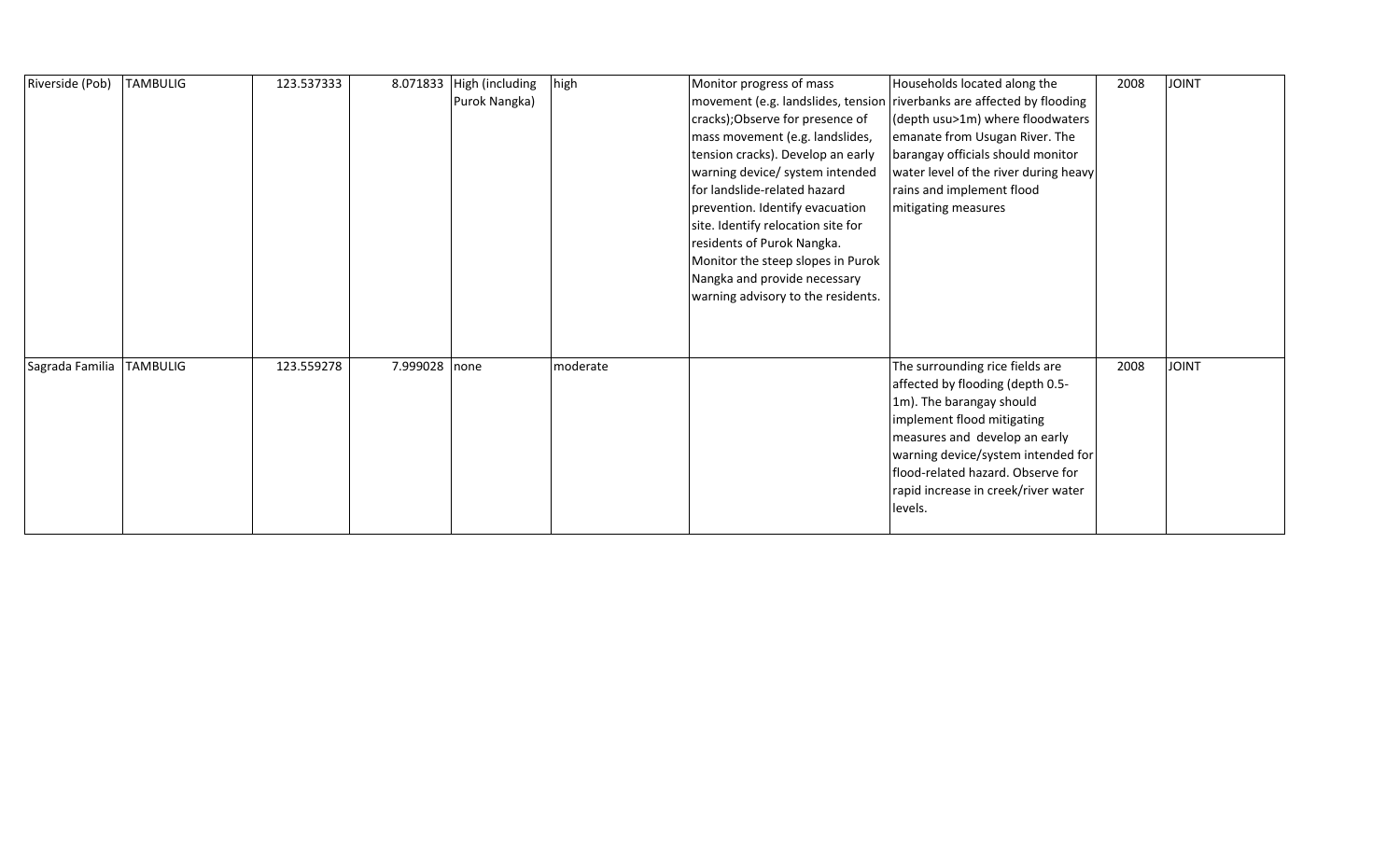| San Jose    | <b>TAMBULIG</b> | 123.561389 | 8.022444 | none | moderate to high | Barangay proper is usually affected<br>by flood waters of less than a meter<br>high. However, areas near Usogan<br>Creek usually experience high<br>flooding (flood depth >1 m) and are<br>affected by river bank erosion. The<br>barangay should implement flood<br>mitigating measures and develop<br>an early warning device/system<br>intended for flood-related hazard.<br>Also, consider relocating houses at<br>the immediate vicinity of the creek<br>passing through the barangay<br>and/or implement engineering<br>measures. | 2008 | <b>JOINT</b> |
|-------------|-----------------|------------|----------|------|------------------|-----------------------------------------------------------------------------------------------------------------------------------------------------------------------------------------------------------------------------------------------------------------------------------------------------------------------------------------------------------------------------------------------------------------------------------------------------------------------------------------------------------------------------------------|------|--------------|
| San Vicente | <b>TAMBULIG</b> | 123.536306 | 8.006611 | none | moderate         | The surrounding rice fields are<br>affected by flooding (depth 0.5-<br>1m). The barangay should<br>implement flood mitigating<br>measures and develop an early<br>warning device/system intended for<br>flood-related hazard. Observe for<br>rapid increase in creek/river water<br>levels.                                                                                                                                                                                                                                             | 2008 | <b>JOINT</b> |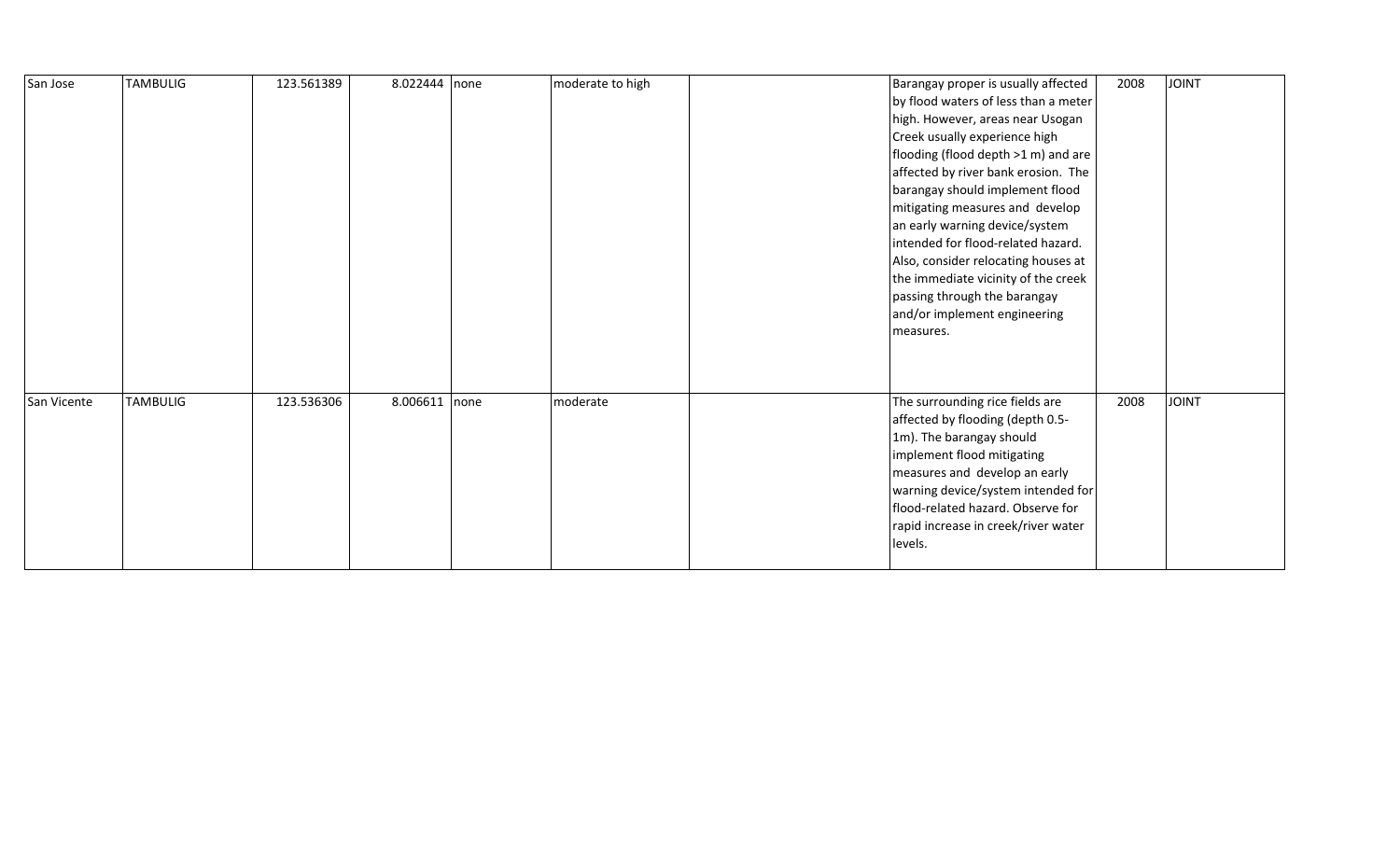| Sumalig  | <b>TAMBULIG</b> | 123.627444 | 8.012472 high | high                                                       | Monitor progress of mass<br>movement (e.g. landslides, tension<br>cracks). Observe for presence of<br>mass movement (e.g. landslides,<br>tension cracks). Develop an early<br>warning device/system intended<br>for landslide and earthquake<br>related hazard. Identify evacuation develop an early warning device<br>site. Observe for rapid<br>increase/decrease in creek/river<br>water levels, possibly accompanied their Barangay Disaster<br>by increased turbidity (soil<br>content). Observe for saturated<br>ground or seeps in areas that are<br>not typically wet. Identify<br>relocation site for residents of<br>Purok Manga and Bumbil. National<br>High school should be relocated. | Area highly susceptible to flooding.<br>During high tide coupled with<br>intense precipitation on the upper<br>drainage basins of Salug, Usukan<br>and Dipolo, flood water reaches to<br>as high as > 1 meters from its mean<br>flow level. The barangay should<br>intended for flood-related hazard.<br>In addition, they should activate<br>Coordinating Council (BDCC) to<br>oversee disaster preparedness<br>planning. | 2008 | <b>JOINT</b> |
|----------|-----------------|------------|---------------|------------------------------------------------------------|-----------------------------------------------------------------------------------------------------------------------------------------------------------------------------------------------------------------------------------------------------------------------------------------------------------------------------------------------------------------------------------------------------------------------------------------------------------------------------------------------------------------------------------------------------------------------------------------------------------------------------------------------------------------------------------------------------|----------------------------------------------------------------------------------------------------------------------------------------------------------------------------------------------------------------------------------------------------------------------------------------------------------------------------------------------------------------------------------------------------------------------------|------|--------------|
| Tuluan   | <b>TAMBULIG</b> | 123.544111 | 8.108944 low  | none                                                       | Observe for presence of mass<br>movement (e.g. landslides, tension<br>cracks)                                                                                                                                                                                                                                                                                                                                                                                                                                                                                                                                                                                                                       |                                                                                                                                                                                                                                                                                                                                                                                                                            | 2008 | <b>JOINT</b> |
| Tungawan | <b>TAMBULIG</b> | 123.534194 | 8.058722 none | none (brgy. center);<br>high (Purok Kalonsing;<br>Lakatan) |                                                                                                                                                                                                                                                                                                                                                                                                                                                                                                                                                                                                                                                                                                     | Barangay proper is not usually<br>affected by flooding. In contrast,<br>Puroks Kalonsing and Lakatan<br>experience serious flooding (flood<br>depth>1m). The barangay should<br>implement flood mitigating<br>measures and develop an early<br>warning device/system intended for<br>flood-related hazard.                                                                                                                 | 2008 | <b>JOINT</b> |